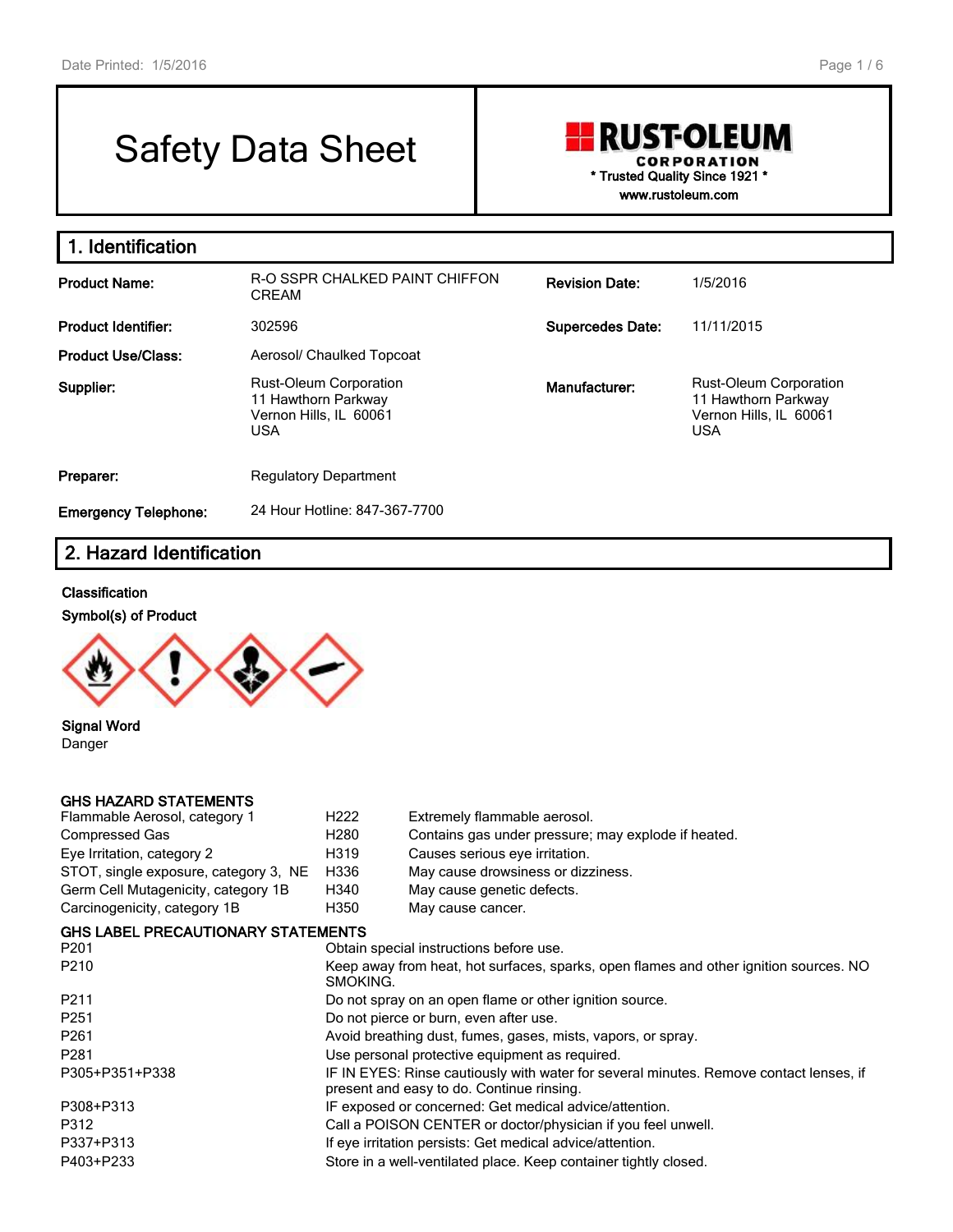# **3. Composition/Information On Ingredients**

| <b>HAZARDOUS SUBSTANCES</b>            |                |                             |                       |                       |
|----------------------------------------|----------------|-----------------------------|-----------------------|-----------------------|
| <b>Chemical Name</b>                   | <u>CAS-No.</u> | <u>Wt.%</u><br><u>Range</u> | <b>GHS Symbols</b>    | <b>GHS Statements</b> |
| Acetone                                | 67-64-1        | $25 - 50$                   | GHS02-GHS07           | H225-319-332-336      |
| Propane                                | 74-98-6        | $10 - 25$                   | GHS04                 | H <sub>280</sub>      |
| <b>Hydrotreated Light Distillate</b>   | 64742-47-8     | $10 - 25$                   | GHS08                 | H304                  |
| n-Butane                               | 106-97-8       | $2.5 - 10$                  | GHS04                 | H280                  |
| Naphtha, Petroleum, Hydrotreated Light | 64742-49-0     | $2.5 - 10$                  | GHS08                 | H304-340-350          |
| <b>Titanium Dioxide</b>                | 13463-67-7     | $2.5 - 10$                  | Not Available         | Not Available         |
| Naphtha, Petroleum, Hydrotreated Light | 64742-49-0     | $2.5 - 10$                  | GHS08                 | H304                  |
| <b>Hydrous Magnesium Silicate</b>      | 14807-96-6     | $2.5 - 10$                  | Not Available         | Not Available         |
| Ethylbenzene                           | $100 - 41 - 4$ | $0.1 - 1.0$                 | GHS02-GHS07-<br>GHS08 | H225-304-332-373      |
| Ethylene Glycol Monobutyl Ether        | 111-76-2       | $0.1 - 1.0$                 | GHS07                 | H302-312-315-319-332  |
| <b>Stoddard Solvent</b>                | 8052-41-3      | $0.1 - 1.0$                 | GHS08                 | H304-372              |

# **4. First-aid Measures**

**FIRST AID - EYE CONTACT:** Immediately flush eyes with plenty of water for at least 15 minutes holding eyelids open. Get medical attention. Do NOT allow rubbing of eyes or keeping eyes closed.

**FIRST AID - SKIN CONTACT:** Wash skin with soap and water. Remove contaminated clothing. Get medical attention if irritation develops or persists.

**FIRST AID - INHALATION:** Remove to fresh air. If not breathing, give artificial respiration. If breathing is difficult, give oxygen. Get immediate medical attention. Do NOT use mouth-to-mouth resuscitation. If you experience difficulty in breathing, leave the area to obtain fresh air. If continued difficulty is experienced, get medical assistance immediately.

**FIRST AID - INGESTION:** Aspiration hazard: Do not induce vomiting or give anything by mouth because this material can enter the lungs and cause severe lung damage. Get immediate medical attention. If swallowed, get medical attention.

# **5. Fire-fighting Measures**

**EXTINGUISHING MEDIA:** Alcohol Film Forming Foam, Carbon Dioxide, Dry Chemical, Dry Sand, Water Fog

**UNUSUAL FIRE AND EXPLOSION HAZARDS:** FLASH POINT IS LESS THAN 20°F. EXTREMELY FLAMMABLE LIQUID AND VAPOR!Water spray may be ineffective. Closed containers may explode when exposed to extreme heat due to buildup of steam. Closed containers may explode when exposed to extreme heat. Vapors may form explosive mixtures with air. Vapors can travel to a source of ignition and flash back. Keep containers tightly closed. Isolate from heat, electrical equipment, sparks and open flame. Perforation of the pressurized container may cause bursting of the can. No unusual fire or explosion hazards noted.

**SPECIAL FIREFIGHTING PROCEDURES:** Water may be used to cool closed containers to prevent pressure buildup and possible autoignition or explosion. Full protective equipment including self-contained breathing apparatus should be used. Evacuate area and fight fire from a safe distance. Use water spray to keep fire-exposed containers cool. Containers may explode when heated.

# **6. Accidental Release Measures**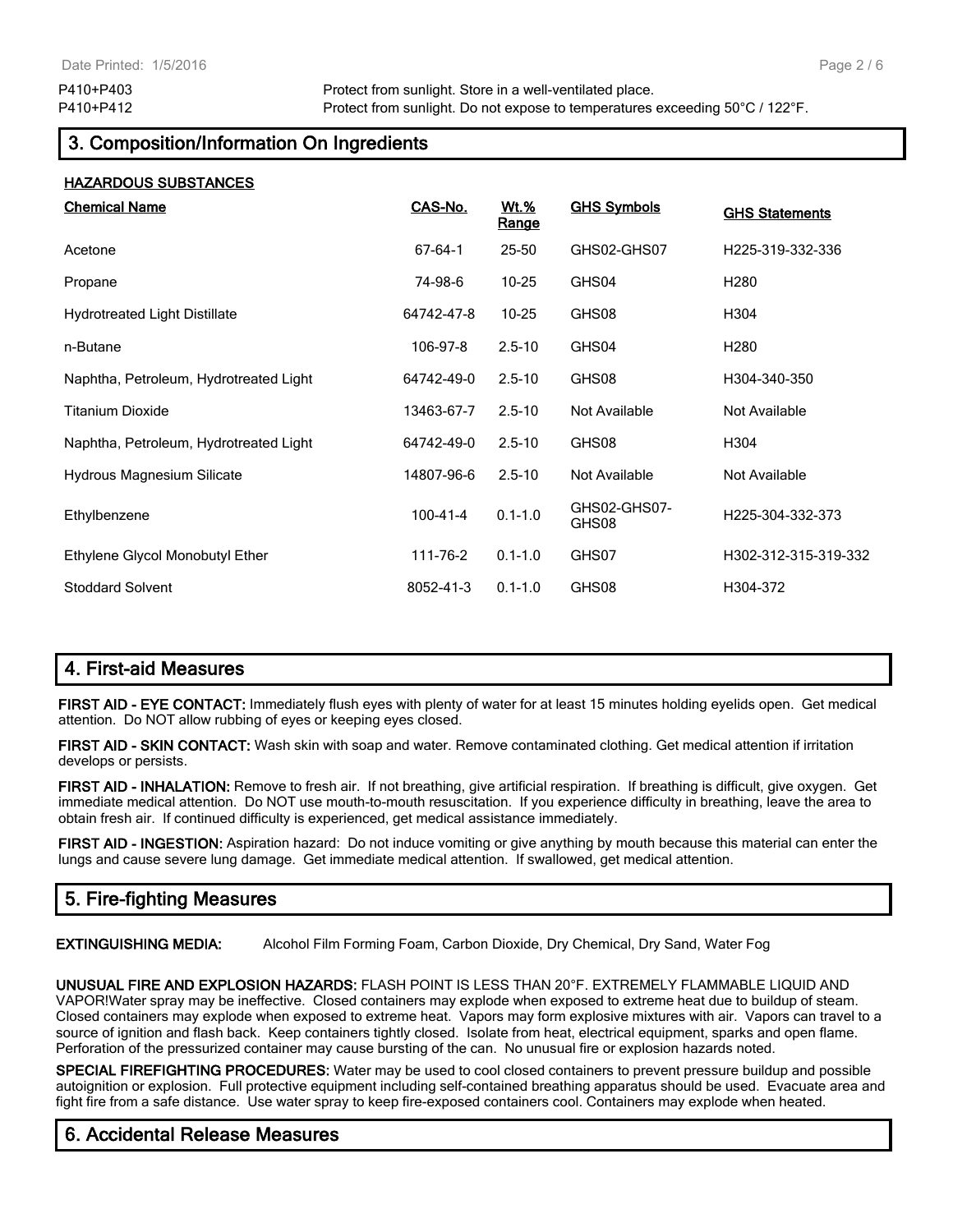**STEPS TO BE TAKEN IF MATERIAL IS RELEASED OR SPILLED:** Contain spilled liquid with sand or earth. DO NOT use combustible materials such as sawdust. Isolate the hazard area and deny entry to unnecessary and unprotected personnel. Remove all sources of ignition, ventilate area and remove with inert absorbent and non-sparking tools. Dispose of according to local, state (provincial) and federal regulations. Do not incinerate closed containers. Ventilate area, isolate spilled material, and remove with inert absorbent. Dispose of contaminated absorbent, container, and unused contents in accordance with local, state, and federal regulations.

## **7. Handling and Storage**

**HANDLING:** Wash thoroughly after handling. Wash hands before eating. Remove contaminated clothing and launder before reuse. Use only with adequate ventilation. Follow all MSDS/label precautions even after container is emptied because it may retain product residues. Avoid breathing fumes, vapors, or mist. Avoid contact with eyes, skin and clothing.

**STORAGE:** Store in a dry, well ventilated place. Keep container tightly closed when not in use. Keep containers tightly closed. Isolate from heat, electrical equipment, sparks and open flame. Contents under pressure. Do not store above 120 ° F. Store large quantities in buildings designed and protected for storage of NFPA Class I flammable liquids. Keep away from heat, sparks, flame and sources of ignition. Avoid excess heat. Product should be stored in tightly sealed containers and protected from heat, moisture, and foreign materials.

| <b>Chemical Name</b>                             | CAS-No.    | Weight %<br>Less Than | <b>ACGIH TLV-</b><br><b>TWA</b> | <b>ACGIH TLV-</b><br><b>STEL</b> | <b>OSHA PEL-TWA</b> | <b>OSHA PEL-</b><br><b>CEILING</b> |
|--------------------------------------------------|------------|-----------------------|---------------------------------|----------------------------------|---------------------|------------------------------------|
| Acetone                                          | 67-64-1    | 35.0                  | 250 ppm                         | $500$ ppm                        | $1000$ ppm          | N.E.                               |
| Propane                                          | 74-98-6    | 20.0                  | N.E.                            | N.E.                             | $1000$ ppm          | N.E.                               |
| <b>Hydrotreated Light Distillate</b>             | 64742-47-8 | 15.0                  | N.E.                            | N.E.                             | N.E.                | N.E.                               |
| n-Butane                                         | 106-97-8   | 10.0                  | N.E.                            | $1000$ ppm                       | N.E.                | N.E.                               |
| Naphtha, Petroleum,<br><b>Hydrotreated Light</b> | 64742-49-0 | 10.0                  | N.E.                            | N.E.                             | N.E.                | N.E.                               |
| <b>Titanium Dioxide</b>                          | 13463-67-7 | 5.0                   | $10 \text{ mg/m}$               | N.E.                             | $15 \text{ mg/m}$   | N.E.                               |
| Naphtha, Petroleum,<br><b>Hydrotreated Light</b> | 64742-49-0 | 5.0                   | N.E.                            | N.E.                             | N.E.                | N.E.                               |
| Hydrous Magnesium Silicate                       | 14807-96-6 | 5.0                   | $2 \text{ mg/m}$                | N.E.                             | N.E.                | N.E.                               |
| Ethylbenzene                                     | 100-41-4   | 1.0                   | 20 ppm                          | N.E.                             | $100$ ppm           | N.E.                               |
| Ethylene Glycol Monobutyl<br>Ether               | 111-76-2   | 1.0                   | 20 ppm                          | N.E.                             | 50 ppm              | N.E.                               |
| <b>Stoddard Solvent</b>                          | 8052-41-3  | 1.0                   | $100$ ppm                       | N.E.                             | 500 ppm             | N.E.                               |

## **8. Exposure Controls/Personal Protection**

#### **PERSONAL PROTECTION**

**ENGINEERING CONTROLS:** Use process enclosures, local exhaust ventilation, or other engineering controls to control airborne levels below recommended exposure limits. Use explosion-proof ventilation equipment. Provide general dilution of local exhaust ventilation in volume and pattern to keep TLV of hazardous ingredients below acceptable limits. Prevent build-up of vapors by opening all doors and windows to achieve cross-ventilation.

**RESPIRATORY PROTECTION:** A respiratory protection program that meets OSHA 1910.134 and ANSI Z88.2 requirements must be followed whenever workplace conditions warrant a respirator's use. A NIOSH/MSHA approved air purifying respirator with organic vapor cartridge or canister may be permissible under certain circumstances where airborne concentrations are expected to exceed exposure limits.

**SKIN PROTECTION:** Use gloves to prevent prolonged skin contact. Nitrile or Neoprene gloves may afford adequate skin protection.

**EYE PROTECTION:** Use safety eyewear designed to protect against splash of liquids.

**OTHER PROTECTIVE EQUIPMENT:** Refer to safety supervisor or industrial hygienist for further guidance regarding types of personal protective equipment and their applications.

**HYGIENIC PRACTICES:** Wash thoroughly with soap and water before eating, drinking or smoking. Remove contaminated clothing immediately and launder before reuse.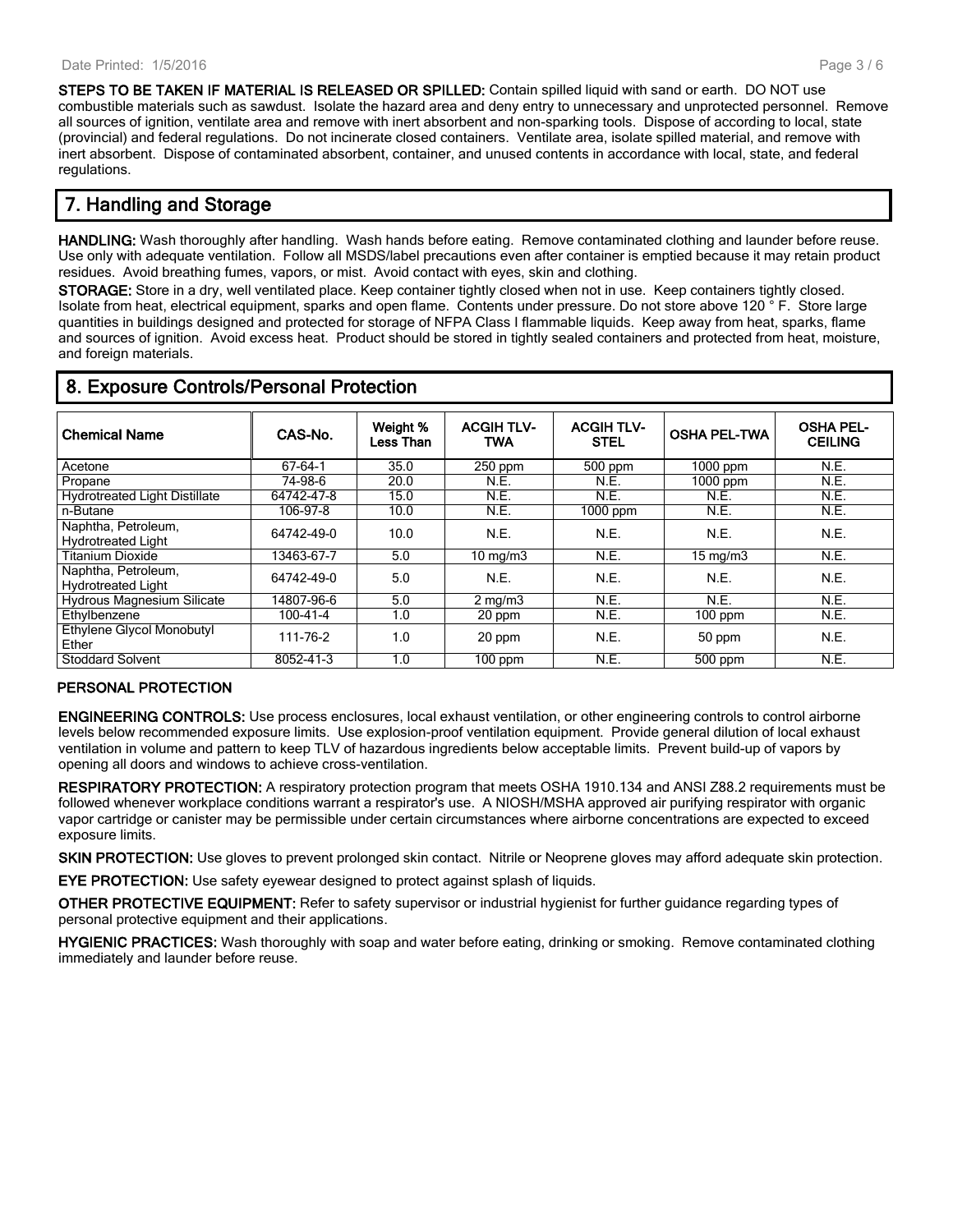# **9. Physical and Chemical Properties**

| Appearance:<br>Odor:<br><b>Relative Density:</b> | Aerosolized Mist<br>Solvent Like<br>0.780 | <b>Physical State:</b><br><b>Odor Threshold:</b><br>pH: | Liguid<br>N.E.<br>N.A. |
|--------------------------------------------------|-------------------------------------------|---------------------------------------------------------|------------------------|
| Freeze Point, °C:                                | N.D.                                      | <b>Viscosity:</b>                                       | No Information         |
| <b>Solubility in Water:</b>                      | Slight                                    | Partition Coefficient, n-octanol/                       | N.D.                   |
| Decompostion Temp., °C:                          | N.D.                                      | water:                                                  |                        |
| Boiling Range, °C:                               | $-37 - 204$                               | Explosive Limits, vol%:                                 | $0.9 - 13.0$           |
| <b>Flammability:</b>                             | <b>Supports Combustion</b>                | Flash Point, °C:                                        | -96                    |
| <b>Evaporation Rate:</b>                         | <b>Faster than Ether</b>                  | Auto-ignition Temp., °C:                                | N.D.                   |
| <b>Vapor Density:</b>                            | Heavier than Air                          | Vapor Pressure:                                         | N.D.                   |

(See "Other information" Section for abbreviation legend)

# **10. Stability and Reactivity**

**CONDITIONS TO AVOID:** Avoid temperatures above 120°F (49°C). Avoid contact with strong acid and strong bases. Avoid all possible sources of ignition.

**INCOMPATIBILITY:** Incompatible with strong oxidizing agents, strong acids and strong alkalies.

**HAZARDOUS DECOMPOSITION:** By open flame, carbon monoxide and carbon dioxide. When heated to decomposition, it emits acrid smoke and irritating fumes. Contains solvents which may form carbon monoxide, carbon dioxide, and formaldehyde.

**HAZARDOUS POLYMERIZATION:** Will not occur under normal conditions.

**STABILITY:** This product is stable under normal storage conditions.

### **11. Toxicological information**

**EFFECTS OF OVEREXPOSURE - EYE CONTACT:** Causes Serious Eye Irritation

**EFFECTS OF OVEREXPOSURE - SKIN CONTACT:** May cause skin irritation. Allergic reactions are possible.

**EFFECTS OF OVEREXPOSURE - INHALATION:** Harmful if inhaled. High gas, vapor, mist or dust concentrations may be harmful if inhaled. Avoid breathing fumes, spray, vapors, or mist. High vapor concentrations are irritating to the eyes, nose, throat and lungs. Prolonged or excessive inhalation may cause respiratory tract irritation.

**EFFECTS OF OVEREXPOSURE - INGESTION:** Harmful if swallowed.

**EFFECTS OF OVEREXPOSURE - CHRONIC HAZARDS:** May cause central nervous system disorder (e.g., narcosis involving a loss of coordination, weakness, fatigue, mental confusion, and blurred vision) and/or damage. High concentrations may lead to central nervous system effects (drowsiness, dizziness, nausea, headaches, paralysis, and blurred vision) and/or damage. Reports have associated repeated and prolonged occupational overexposure to solvents with permanent brain and nervous system damage. IARC lists Ethylbenzene as a possible human carcinogen (group 2B). Contains Titanium Dioxide. Titanium Dioxide is listed as a Group 2B-"Possibly carcinogenic to humans" by IARC. No significant exposure to Titanium Dioxide is thought to occur during the use of products in which Titanium Dioxide is bound to other materials, such as in paints during brush application or drying. Risk of overexposure depends on duration and level of exposure to dust from repeated sanding of surfaces or spray mist and the actual concentration of Titanium Dioxide in the formula. (Ref: IARC Monograph, Vol. 93, 2010)

**PRIMARY ROUTE(S) OF ENTRY:** Eye Contact, Ingestion, Inhalation, Skin Absorption, Skin Contact

#### **ACUTE TOXICITY VALUES**

**The acute effects of this product have not been tested. Data on individual components are tabulated below:**

| CAS-No.    | <b>Chemical Name</b>                   | Oral LD50        | Dermal LD50        | Vapor LC50       |
|------------|----------------------------------------|------------------|--------------------|------------------|
| 67-64-1    | Acetone                                | 5800 mg/kg Rat   | N.I.               | 50.1 mg/L Rat    |
| 74-98-6    | Propane                                | N.I.             | N.I.               | 658 mg/L Rat     |
| 64742-47-8 | <b>Hydrotreated Light Distillate</b>   | >5000 mg/kg Rat  | >2000 mg/kg Rabbit | >5000 mg/L Rat   |
| 106-97-8   | n-Butane                               | N.I.             | N.I.               | 658 mg/L Rat     |
| 64742-49-0 | Naphtha, Petroleum, Hydrotreated Light | >5000 mg/kg Rat  | >3160 mg/kg Rabbit | $>4951$ mg/L Rat |
| 13463-67-7 | Titanium Dioxide                       | >10000 mg/kg Rat | 2500 mg/kg         | N.I.             |
| 64742-49-0 | Naphtha, Petroleum, Hydrotreated Light | >5000 mg/kg Rat  | >3160 mg/kg Rabbit | >4951 mg/L Rat   |
| 14807-96-6 | <b>Hydrous Magnesium Silicate</b>      | 6000             | N.I.               | 30               |
| 100-41-4   | Ethylbenzene                           | 3500 mg/kg Rat   | 15400 mg/kg Rabbit | 17.2 mg/L Rat    |
| 111-76-2   | Ethylene Glycol Monobutyl Ether        | 470 mg/kg Rat    | 1,060 mg/kg Rabbit | 11 $mq/L$        |

N.I. - No Information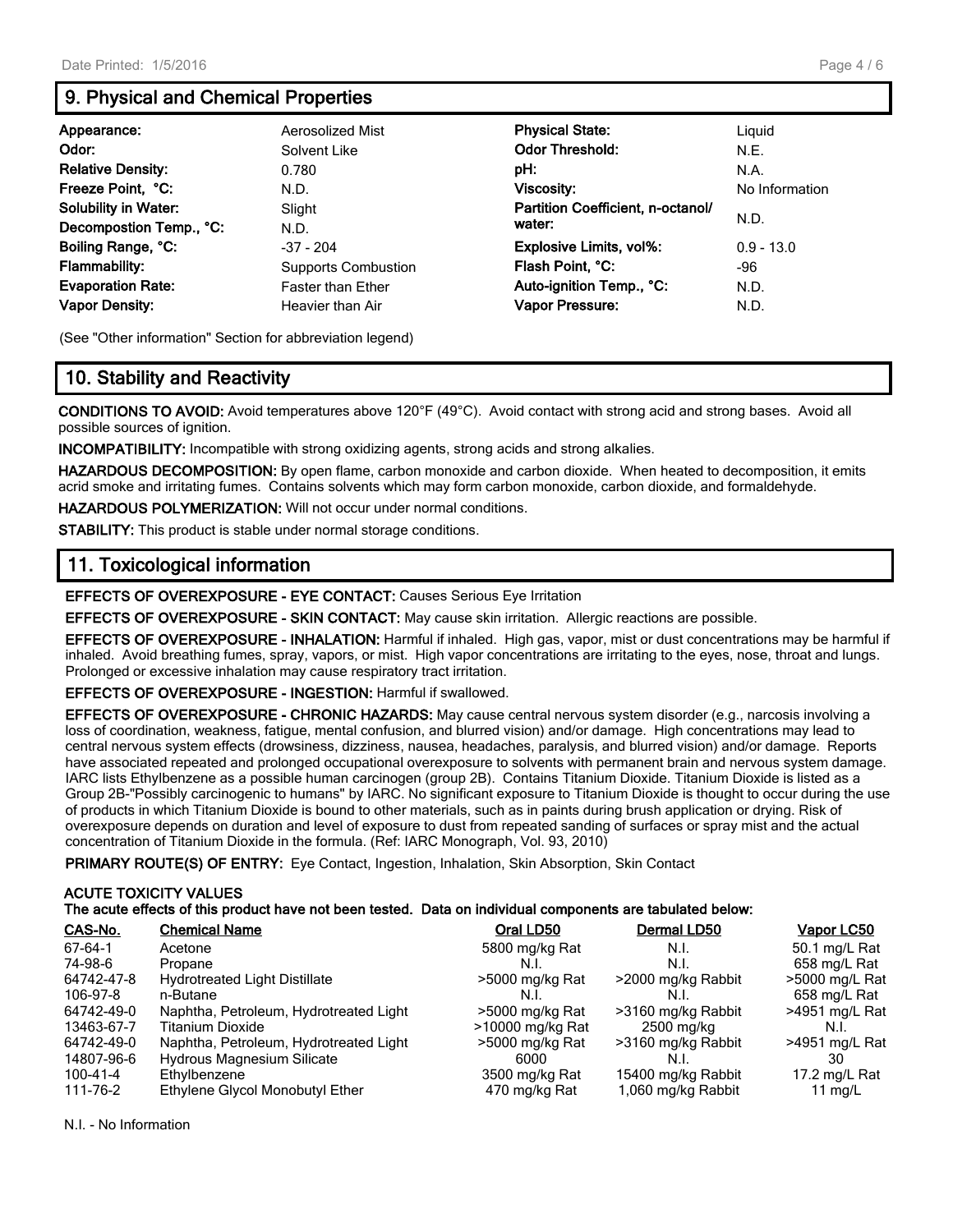## **12. Ecological Information**

**ECOLOGICAL INFORMATION:** Product is a mixture of listed components.

### **13. Disposal Information**

**DISPOSAL INFORMATION:** Dispose of material in accordance to local, state, and federal regulations and ordinances. Do not allow to enter waterways, wastewater, soil, storm drains or sewer systems.

## **14. Transport Information**

|                              | Domestic (USDOT)                        | International (IMDG) | Air (IATA) | TDG (Canada)                                   |
|------------------------------|-----------------------------------------|----------------------|------------|------------------------------------------------|
| UN Number:                   | N.A.                                    | 1950                 | 1950       | N.A.                                           |
| <b>Proper Shipping Name:</b> | Paint Products in<br>Limited Quantities | Aerosols             | Aerosols   | Paint Products in<br><b>Limited Quantities</b> |
| <b>Hazard Class:</b>         | N.A.                                    | 2.1                  | 2.1        | N.A.                                           |
| <b>Packing Group:</b>        | N.A.                                    | N.A.                 | N.A.       | N.A.                                           |
| <b>Limited Quantity:</b>     | <b>Yes</b>                              | Yes                  | Yes        | Yes                                            |

# **15. Regulatory Information**

#### **U.S. Federal Regulations:**

#### **CERCLA - SARA Hazard Category**

This product has been reviewed according to the EPA 'Hazard Categories' promulgated under Sections 311 and 312 of the Superfund Amendment and Reauthorization Act of 1986 (SARA Title III) and is considered, under applicable definitions, to meet the following categories:

Fire Hazard, Pressure Hazard, Reactive Hazard, Acute Health Hazard, Chronic Health Hazard

#### **Sara Section 313:**

This product contains the following substances subject to the reporting requirements of Section 313 of Title III of the Superfund Amendment and Reauthorization Act of 1986 and 40 CFR part 372:

| <b>Chemical Name</b>            | <b>CAS-No.</b> |
|---------------------------------|----------------|
| Ethylbenzene                    | $100 - 41 - 4$ |
| Ethylene Glycol Monobutyl Ether | 111-76-2       |

#### **Toxic Substances Control Act:**

This product contains the following chemical substances subject to the reporting requirements of TSCA 12(b) if exported from the United States:

No TSCA 12(b) components exist in this product.